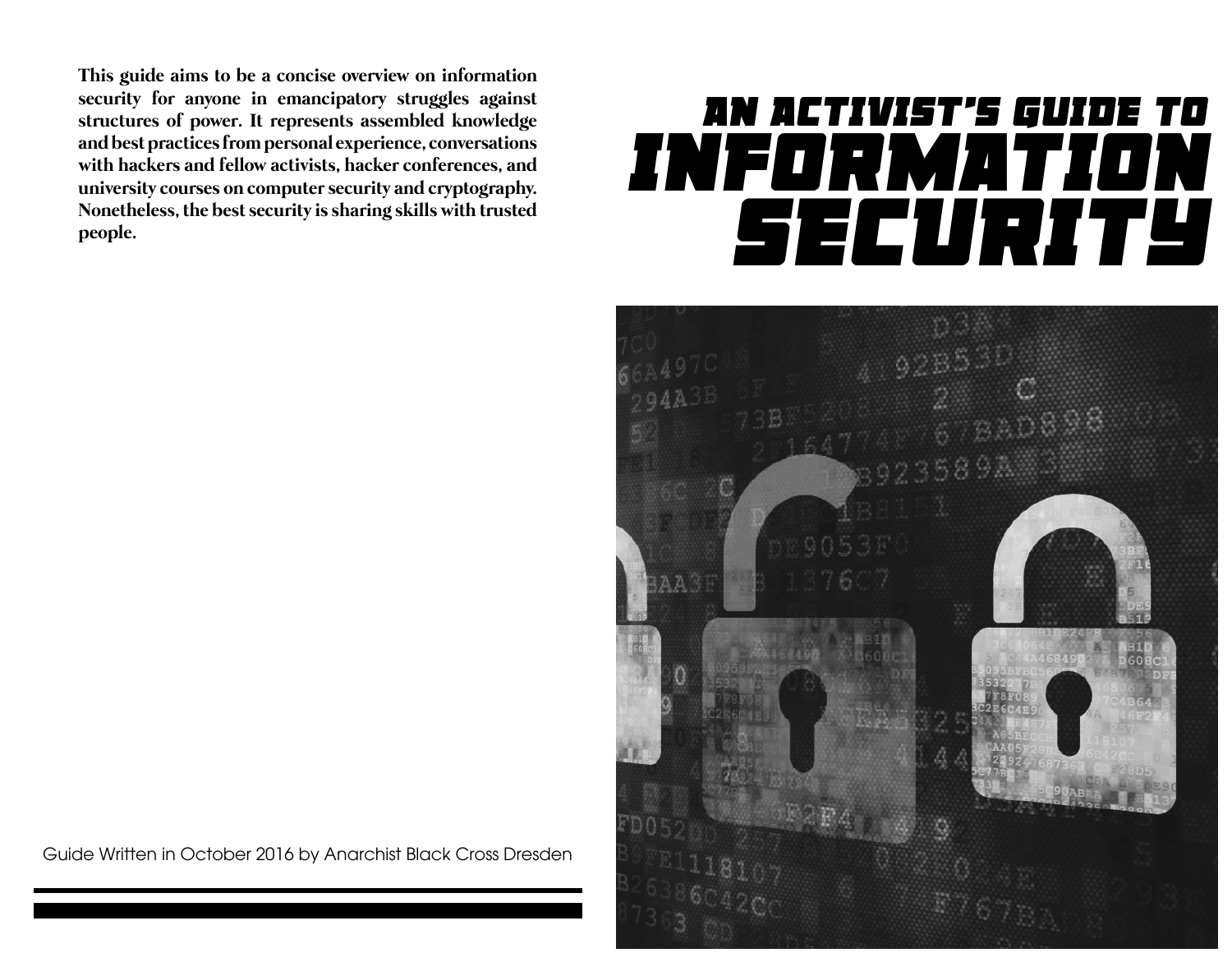

Text originally published by the **Anarchist Black Cross - Dresden** in October 2016. Lext originally published by the **Anarchist Black Cross - Dresden** in October 2016.<br>Layout and minor typographical edits by **Sprout Distro** in November 2016.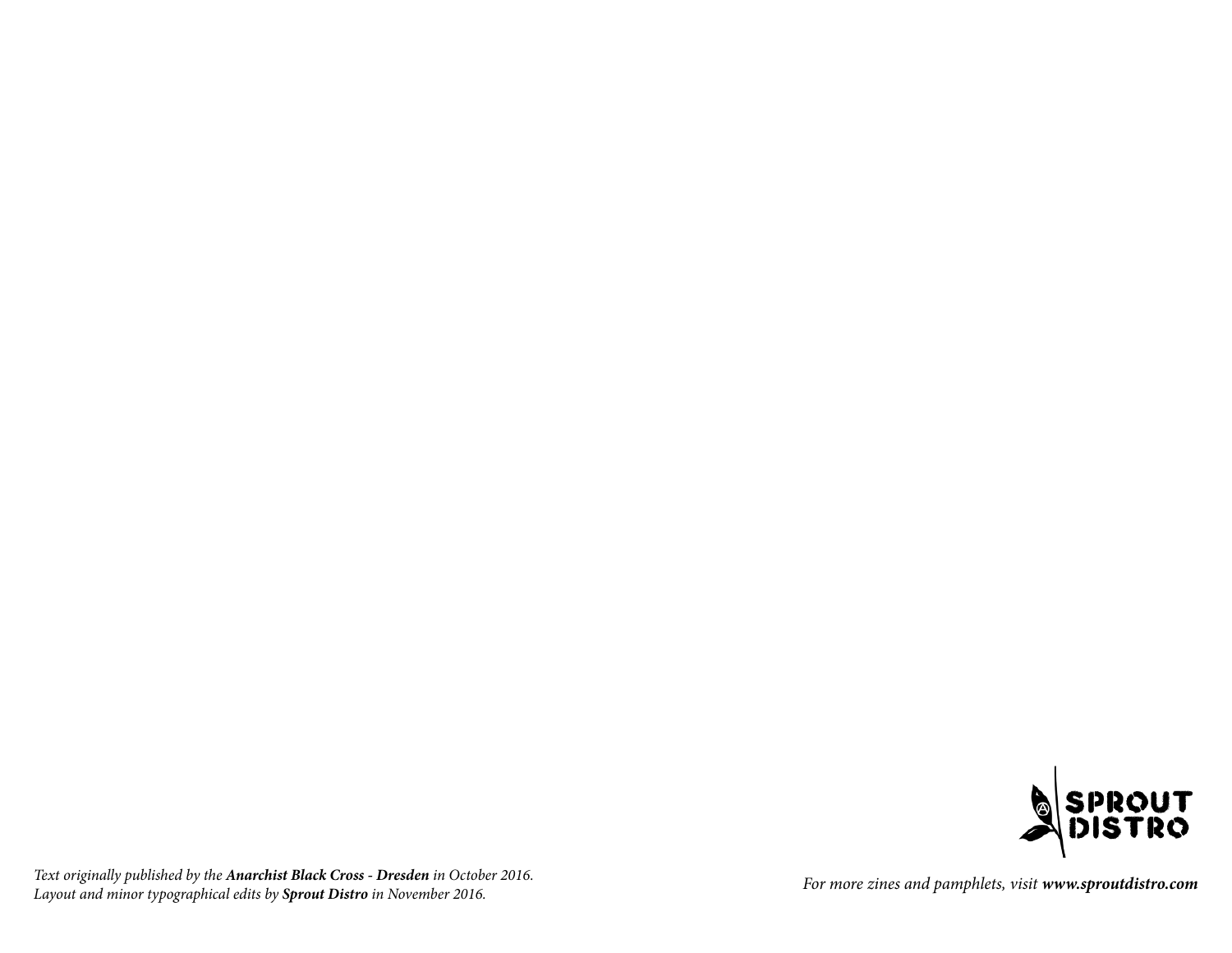This guide aims to be a concise overview on information security for anyone in emancipatory struggles against structures of power. It represents assembled knowledge and best practices from personal experience, conversations with hackers and fellow activists, hacker conferences, and university courses on computer security and cryptography. Nonetheless, the best security is sharing skills with trusted people.

If you have any corrections, questions or additions, please contact us at abcdd (a) riseup.net

# Introduction

Technological progress has made it next to impossible to defend against a sufficiently powerful attacker (see this<sup>1</sup> for a scary example). Fortunately, most of us don't have the NSA hard on our heals, and local authorities are usually limited in their possibilities. The trick is to be sufficiently careful while staying functional.

This guide tries to point out the possibilities and their trade-offs. It is split into the following sections:

- **Security Culture** introduces the social side of things
- **Physical security** describes securing physical access to information
- **Traditional communication** is about the pre-Internet kind
- **Digital base security** discusses building a digital base to communicate from
- **Internet services** points out problems with and alternatives to common Internet communications services

# Security Culture

- **The need to know principle**: share information only with those who need it.
- Establish a culture where people realize when not to ask curious questions and don't take offense when information is not shared with them.
- It is not necessary to know who is in which group and participated in which action – don't brag about it and stop others if they do. You can't accidentally reveal something you don't know.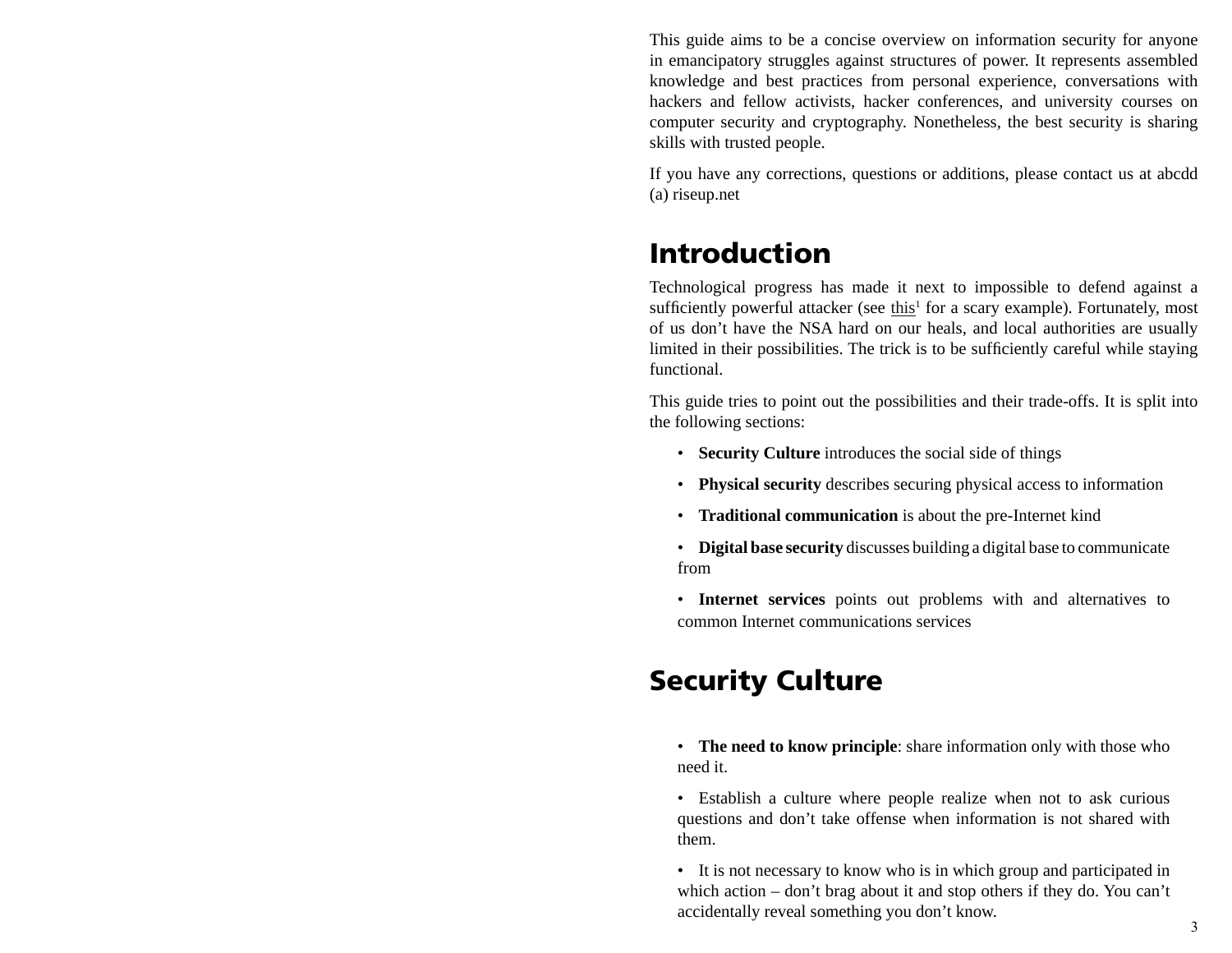- Do not keep unnecessary information (e.g. meeting minutes) and keep your house clean of incriminating material (also: do not make pictures on action, not even pixelated ones<sup>2</sup>).
- Do not connect pseudonyms with their public information (e.g., if possible, do not store people's activist email addresses with their name or group).
- Don't let paranoia paralyze you: try to keep a realistic assessment of the threat model and don't suspect people to be snitches just because they don't conform to subcultural stereotypes.

# Physical Security

While few of our homes can successfully resist a police raid, measures can be taken to fend off fascist thugs or rouge state agents.

**Obscurity:** It can be useful to live at a place not registered as your official address, and without obvious subcultural symbols on the outside. Still, be prepared for sufficiently motivated forces of darkness to find and attack your home.

Passive defense: Protecting a home from the evils on the outside necessarily means forming an in-group. A reasonable front door and handpicked distribution of keys go a long way. Barred ground level and basement windows and antisplinter films on the glass offer additional reinforcement.

**Active defense**: An alarm horn and a lighting system on the outside may mainly help against physical attacks, but they can also buy valuable time in case of a police raid.

**Process**: Have a short guide on dealing with police raids and your lawyers' (mobile) numbers on the inside of the front door and next to the landline phone.

In some jurisdictions, having people's private rooms marked with their name may help to argue against a search when it is only against one person. However, it obviously also reveals the inhabitants' names to visitors and does only point out the existing legal situation to police who often ignore it anyway.

- 39. https://wiki.immerda.ch/index.php/immerda:GnuPGIntroduction
- 40. https://ssd.eff.org/en/module/how-use-pgp-linux
- 41. https://ssd.eff.org/en/module/how-use-pgp-windows
- 42. https://ssd.eff.org/en/module/how-use-pgp-mac-os-x
- 43. http://schleuder2.nadir.org/

44. https://wiki.immerda.ch/index.php/immerda:NewSchleuderList

45. https://en.wikipedia.org/wiki/Skype\_security#Eavesdropping\_by\_design

46. http://news.softpedia.com/news/ss7-attack-leaves-whatsapp-and-telegramencryption-useless-503894.shtml

47. https://whispersystems.org/blog/contact-discovery/

48. https://unhandledexpression.com/2013/12/17/telegram-stand-back-we-knowmaths/

- 49. https://news.ycombinator.com/item?id=6915194
- 50. https://whispersystems.org/
- 51. https://en.wikipedia.org/wiki/Signal\_%28software%29#Metadata
- 52. https://moxie.org/blog/we-should-all-have-something-to-hide/
- 53. https://moxie.org/stories.html

54. https://github.com/LibreSignal/LibreSignal/ issues/37#issuecomment-217211165

55. https://yawnbox.com/index.php/2015/03/14/create-an-anonymous-textsecureand-redphone-phone-number/

- 56. https://news.ycombinator.com/item?id=10500188
- 57. https://github.com/microg/android\_packages\_apps\_GmsCore/
- 58. https://o9i.de/2015/10/23/howto-gmscore.html
- 59. http://www.einfachjabber.de/
- 60. https://ssd.eff.org/en/module/how-use-otr-linux
- 61. https://en.wikipedia.org/wiki/Comparison\_of\_VoIP\_software
- 62. https://tox.chat/
- 63. https://jitsi.org/
- 64. https://ring.cx/en
- 65. https://wire.com/
- 66. https://wire.com/privacy/
- 67. https://palava.tv/
- 68. https://meet.jit.si/
- 69. https://en.wikipedia.org/wiki/Intel\_Active\_Management\_Technology
- 70. https://mjg59.dreamwidth.org/33981.html
- 71. https://libreboot.org/
- 72. http://mjg59.livejournal.com/91123.html
- 73. See Endnote "A" above.
- 74. https://bits-please.blogspot.de/2016/06/extracting-qualcomms-keymaster-keys. html
- 75. http://blog.hansenpartnership.com/owning-your-windows-8-uefi-platform/
- 76. http://kroah.com/log/blog/2013/09/02/booting-a-self-signed-linux-kernel/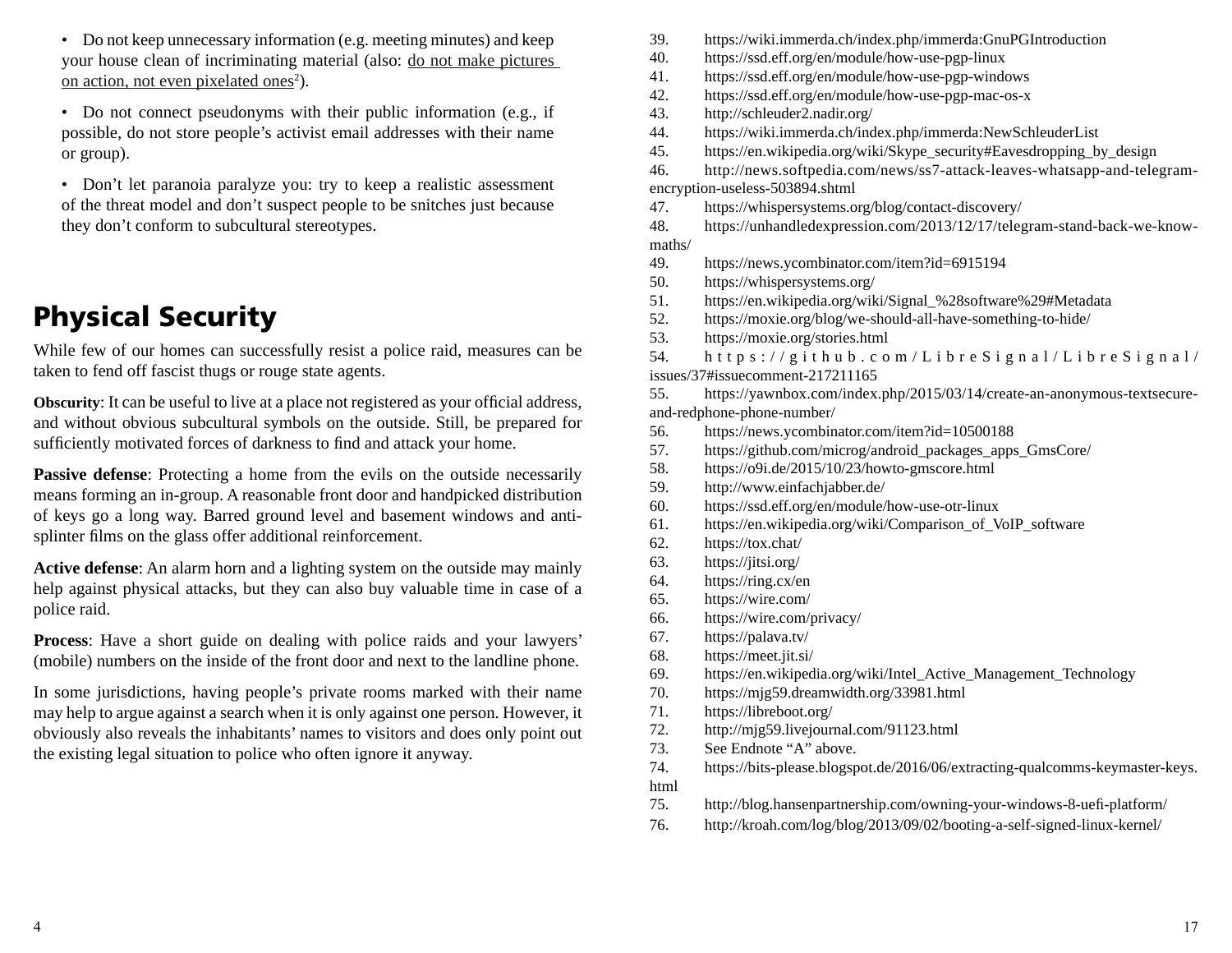# Links Mentioned in the Text

- 1. https://www.cs.tau.ac.il/%7Etromer/mobilesc/
- 2. https://www.wired.com/2016/09/machine-learning-can-identify-pixelatedfaces-researchers-show/
- 3. https://en.wikipedia.org/wiki/Lawful\_interception

4. https://ferrancasanovas.wordpress.com/cracking-and-sniffing-gsm-with-rtl-sdrconcept/

- 5. https://en.wikipedia.org/wiki/Cell\_site#Range
- 6. http://www.zeit.de/digital/datenschutz/2011-03/data-protection-malte-spitz
- 7. https://de.wikipedia.org/wiki/GSM-Ortung#cite\_note-3GPP43059-3
- 8. https://en.wikipedia.org/wiki/U-TDOA
- 9. https://en.wikipedia.org/wiki/Short\_Message\_Service#Silent\_SMS
- 10. https://en.wikipedia.org/wiki/IMSI-catcher
- 11. https://github.com/CellularPrivacy/Android-IMSI-Catcher-Detector/wiki/ Unmasked-Spies
- 12. http://www.cnet.com/news/fbi-taps-cell-phone-mic-as-eavesdropping-tool/
- 13. http://www.osnews.com/story/27416/The\_second\_operating\_system\_hiding\_

#### in every mobile phone

- 14. http://www.wthr.com/article/tapping-your-cell-phone
- 15. http://www.replicant.us/
- 16. See Endnote "A" above.
- 17. http://www.pcworld.com/article/2953052/security/most-android-phones-canbe-hacked-with-a-simple-mms-message-or-multimedia-file.html
- 18. http://www.linuxmint.com/
- 19. http://www.ubuntu.com/desktop
- 20. http://www.debian.org/
- 21. https://help.ubuntu.com/community/Installation/FromUSBStickQuick
- 22. https://www.youtube.com/watch?v=XKI024wUTUw
- 23. https://www.grc.com/misc/truecrypt/truecrypt.htm
- 24. https://launchpad.net/%7Estefansundin/+archive/ubuntu/truecrypt
- 25. https://veracrypt.codeplex.com/releases
- 26. https://veracrypt.codeplex.com/wikipage?title=Beginner%27s%20Tutorial
- 27. See Endnote "B" above.
- 28. https://www.engadget.com/2016/03/28/apple-s-encryption-battle-with-the-fbiis-over-for-now/
- 29. http://www.howtogeek.com/141953/how-to-encrypt-your-android-phone-andwhy-you-might-want-to/
- 30. See Endnote "C" above.
- 31. http://fusion.net/story/325231/google-deletes-dennis-cooper-blog/
- 32. https://www.systemli.org/en/friends.html
- 33. https://help.riseup.net/en/security/resources/radical-servers
- 34. https://riseup.net/en/better-web-browsing
- 35. https://www.torproject.org/
- 36. https://abcdd.org/en/english-security-guide/FIXME
- 37. https://ssd.eff.org/en/module/how-use-tor-windows
- 38. https://ssd.eff.org/en/module/how-use-tor-mac-os-x

# Traditional Communication

With a reasonably safe home, let's relax and see what our comrades were up to, shall we?

### **Face to Face Communication**

Modern technology enables the surveillance of the spoken word from far away and even microphone-unfriendly places such as swimming pools and concert halls can theoretically be surveyed with modern noise-canceling technology. However, taking a walk is still a fairly secure way of communication, when it is reasonably unlikely that hidden microphones are placed in clothes and accessories (that means no mobile phones, too!). If more security is needed, one can resort to writing on paper in a sight-protected place (e.g. under a blanket).

Closed rooms can be monitored even more easily, thus sensitive meetings in established autonomous centers, alternative house projects, lefty bars and the like are strongly discouraged!

### **Letters**

Hopefully you already figured that relying on the confidentiality of snail mail is a gamble at best. Code words are a last refuge for the imprisoned and desperate, but history has shown that relying on a secret method (e.g. swapping letters) alone to hide information is easily broken.

# **(Mobile) Phones**

Most importantly, all information (calls, texts, mobile Internet) exchanged via the (mobile) phone network should be considered captured by state agencies and potentially other enemies. They use ETSI wiretapping interfaces mandatory in all mobile network equipment sold in the EU (and thus available everywhere) (source<sup>3</sup>), but on top of that, other motivated actors can capture data in a local cell with a few hundred Euros worth of equipment (source<sup>4</sup>).

#### **Phones Themselves are Identifiable!**

The second most important thing to know is that mobile phones have a unique IMEI number, that identifies it in the mobile network. Normally the information about your IMEI is registered in operator network together with SIM card, that means when you put a new SIM card into your old phone, it can be easily linked to your old SIM card. So for a safe phone, both SIM cards and phones need to be acquired and swapped in a way that does not link them to any other information, i.e. by buying phones with cash and getting pre-registered SIM cards or registering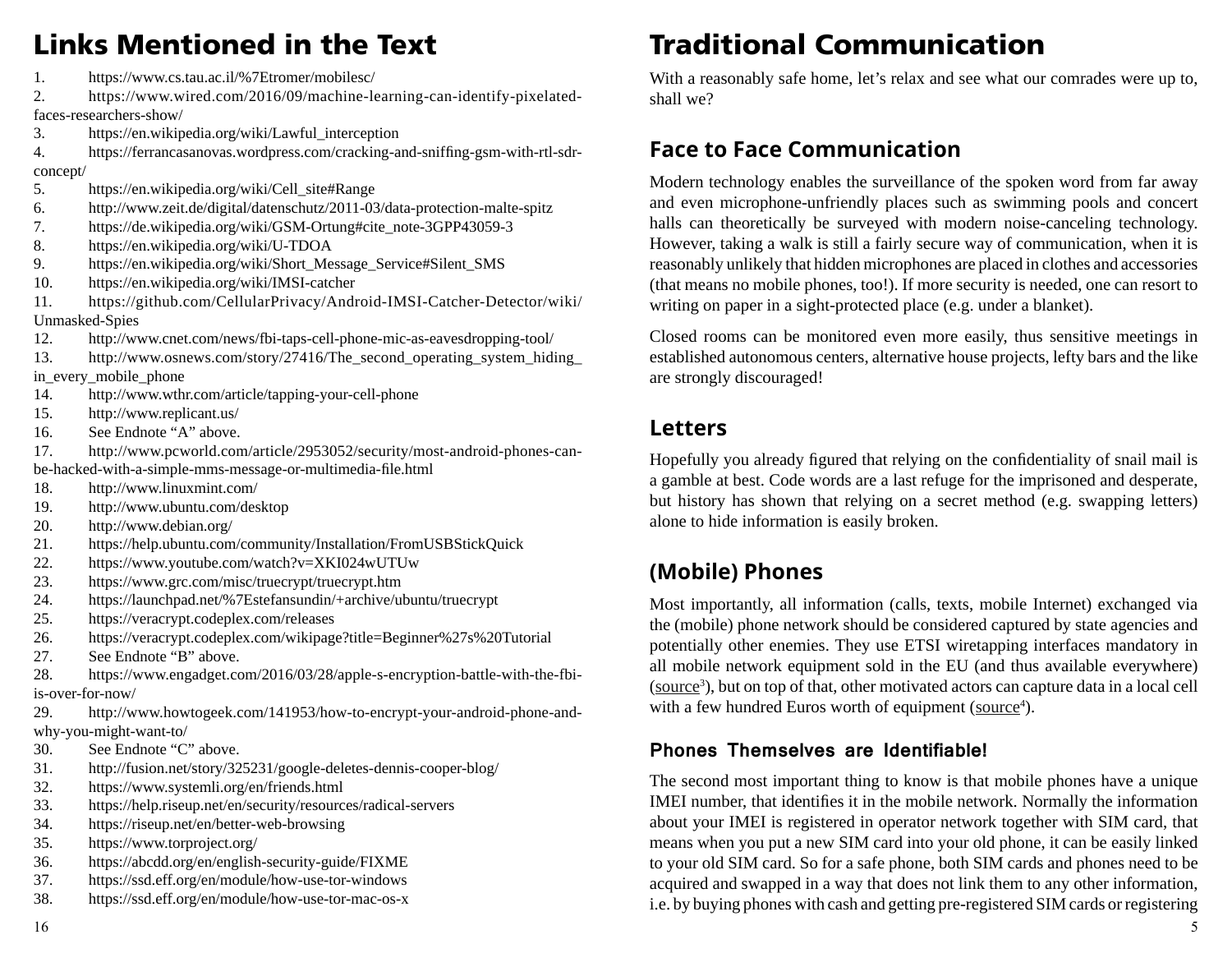them anonymously in the network, for example via TOR (see below).

#### **Location Tracking**

To work, mobile phones regularly contact the *base station* they are booked into, which locates the phone within a minimum of about 400m from the cell tower in urban areas (source<sup>5</sup>). This information is routinely stored by mobile carriers and therefore available without prior targeted surveillance (source<sup>6</sup>). For users of centralized location services (like Google Maps), the police may be able to obtain extremely accurate long time location profiles from the provider (source<sup>7</sup>).

With targeted surveillance, triangulation and querying data from the phone can locate it down to  $50m$  ( $source<sup>8</sup>$ ), or even  $5m$  with a GPS-equipped phone (source<sup>7</sup>). To get a more time-accurate location profile, state agencies may use socalled stealth pings / silent SMS to make a mobile phone contact its base station more often (source<sup>9</sup>).

As a last resort, police can use so-called *IMSI-catchers* which pretend to be the strongest network cell available, and then record what phones book into them, potentially even recording calls and text messages (source<sup>10</sup>, some real-world  $examples<sup>11</sup>$ ).

Police have been known to use geodata on all kinds of incidents and extended cell phone surveillance of 10s of people on the most ridiculous accusations, or even deploying IMSI-catchers on sit-ins against fascist marches, so the technical possibilities are not to be taken lightly.

#### **Room Surveillance / "Silent Calls"**

Much controversy exists as to whether it is possible to tap mobile microphones even when no calls are going on.  $This<sup>12</sup>$  article hints the FBI has done it, while this13 research hints it would be built-in functionality. Our *guess* is that this at maximum used against high profile targets, because if any hicksville cop shop was able to use that, the evidence of it would be better known by now. Besides sneaky network attacks, smartphones have been surveyed by malicious apps  $(source<sup>14</sup>).$ 

Open source mobile OSes (like *Replicant*15 for Android devices) offer no protection against those attacks, because there is usually a direct connection from the microphone to the (always closed source, as to comply with regulations) baseband firmware and it can not reliably be powered off. To make matters worse, mobile phones without SIM card might still pre-register to the strongest network (for emergency services), and there is no way to check if "offline/airplane mode" is actually what it promises to be.

To err on the side of caution, it is advisable to leave your phone at home when

- have meetings in inconspicuous locations without mobile phones
- put Linux on your computer and encrypt your data, learn to use PGP for inter-group email and build a network of Jabber contacts with verified OTR encryption for ad hoc chats
- learn to use TOR safely
- share skills, teach each other and don't panic

#### **Endnotes**

A) Technical background: most Intel-based computers run a software that can control the system remotely in parallel to the normal Operating System  $(AMT<sup>69</sup>)$ , which can be "disabled" in the manufacturer's firmware but that is closed source, and modern Intel Processors only boot with signed firmware (Intel Boot Guard<sup>70</sup>), so you will never be able to use alternative firmware like  $Libreboot<sup>71</sup>$ , and even if you could, there would still be things in your computer that you do not have the source code for $72$ .

B) This security analysis<sup>74</sup> illustrates quite well that even without any malicious intend, mobile devices as commonly used are just not very secure.

C) The only way to prevent this to sign the unencrypted data and let some trusted part check the signature. This can either be done using a TPM, or more readily by using SecureBoot and trusting your manufacturer's firmware (which is what modern Linux distributions do). Some pointers:  $1^{75}$ ,  $2^{76}$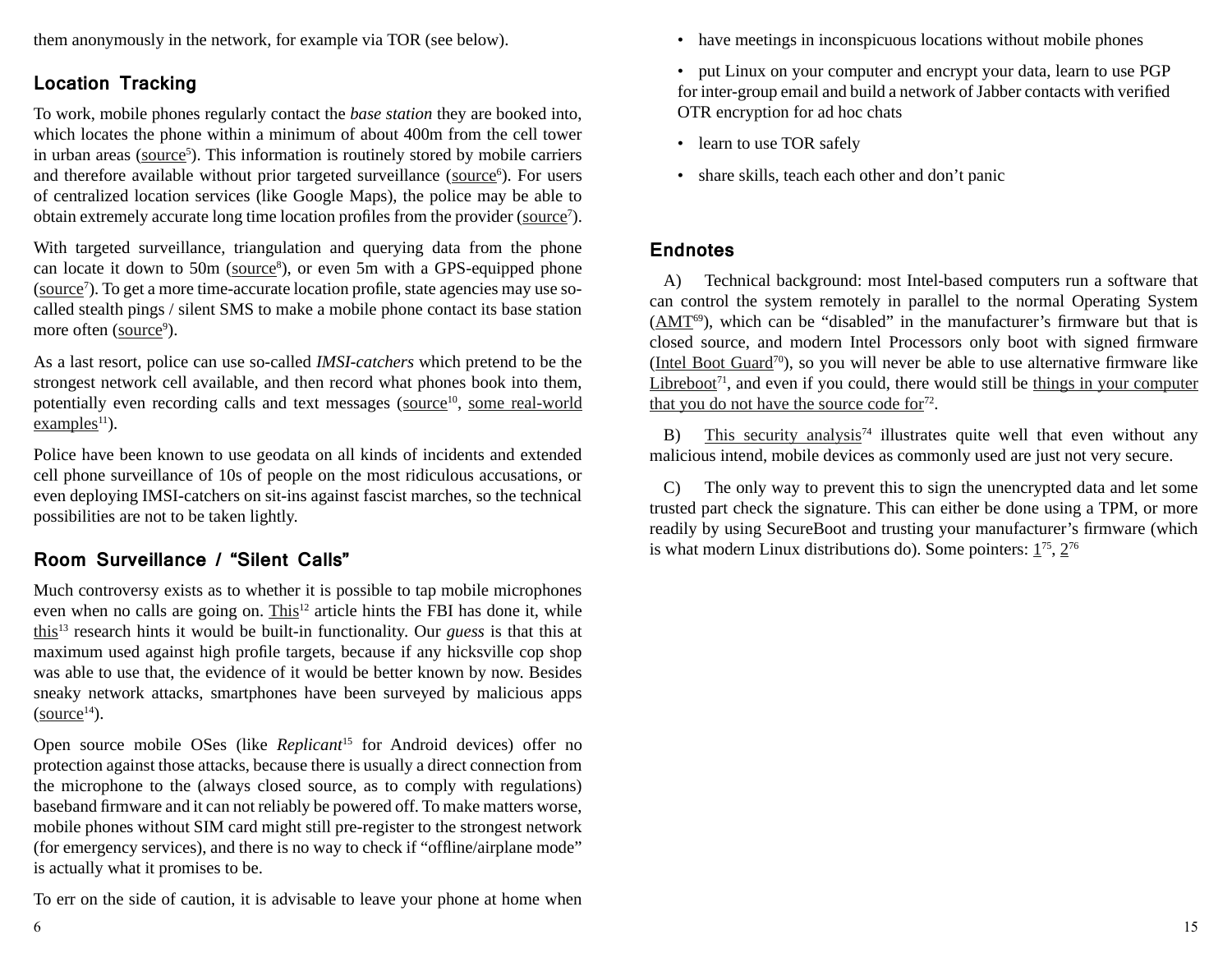exists as a pretty okay encryption method. However, some caveats apply:

1. The fact that two people are communicating is not concealed, therefore use pseudonyms not linked to other activities.

2. OTR commonly uses an authentication system based on things only the other person knows. It is important to make use of it to be sure you're actually talking to the right person. Otherwise if the dark side manages to intimidate your Jabber provider they could pose as your friend/comrade.

- 3. Files sent via Jabber are not encrypted with OTR.
- 4. Audio and video chats in Jabber clients are not encrypted by default.

einfachJabber.de<sup>59</sup> has an elaborate German introduction and guides for all kinds of devices and operating systems. English language tutorials can be found at the EFF's Surveillance Self-Defence guide (Linux<sup>60</sup>, Mac OS<sup>38</sup>, Windows<sup>37</sup>).

### **Voice / Videochat**

There are several solutions that are Open Source software, available for multiple computing platforms and offer end to end encryption of audio and video ( $overview^{61}$ ). If you can live with the disadvantages,  $Signal^{50}$  seems to be the most practical solution for mobile platforms.

On laptop/desktop computers, if you can get it to work, **Tox**62 is a pretty amazing, high security and low effort alternative. More traditionally, **Jitsi**<sup>63</sup> enables encrypted calls via either a *SIP* or better yet, a Jabber/XMPP (see above) account. **Ring**64 seems to be another promising alternative (that we haven't tried yet), and Wire<sup>65</sup>, while also centralized, seems to offer an alternative to Signal that does not need phone numbers or Google services and makes some bold privacy claims<sup>66</sup>.

A more ad-hoc method involves a technology called *WebRTC* just requires a modern web browser like Firefox or Chrome, with the caveat of trusting some central web site to not be malicious (and the connection to that network not to be manipulated). **pavala.tv**<sup>67</sup> and **meet.jit.si**<sup>68</sup> are two open source based web services for that.

# Wrapping it up

If this has gotten your head spinning, here is the bottom line.

*TL;DR:*

- do actions with people you trust, be honest with them but don't gossip and brag and don't keep more information than necessary
- separate your activist and your bourgeois life's Internet identities as much as possible

visiting a sensitive meeting, or at least take out your phone's battery a good couple of km from the meeting point, because the attendants, (cell tower) location, time and duration of a sensitive meeting can easily be spotted by 30 people switching off their phones simultaneously. Especially when meeting with small groups in densely populated areas, it might be as good to simply put the powered on mobiles in a location outside hearing distance (the fridge two rooms away, for instance).

It should be noted that mobile phones transmit power status (idle, running) during operation and send goodbye messages to the network when powered off properly (so that creates a different pattern than just ripping out the battery).

# Digital Base Security

Traditional means of communication don't feel so good anymore, so what about the Internet? First we need to find a secure device that we can use it with. When it is about information, security is classically divided into integrity, confidentiality and availability. Let's see what they mean.

# **Chose your Computing Device (integrity)**

*None of today's common devices are completely under your control.* Laptops and desktop computers come with obscure low level software ("*firmware*") that is controlled by the manufacturer. (A)

The same is true for tablets; and smartphones are even worse, because they are always also controlled from the mobile network ( $source<sup>13</sup>$ ). On top of that, smartphones are complex computers which often are not treated to security updates by their manufacturers, making them an easy target for attacks ( $source^{17}$ ). Moreover, they are designed to collect crazy amounts of information on people by default – information that is more often than not readily available to state agencies with or without request.

Therefore **the use of smartphones for activist work is strongly discouraged**, as even the security of alternative Internet services like Jabber/XMPP is greatly diminished on the vast majority of mobile devices.

But don't despair, running as much *Free and Open Source Software* as possible on your computer gives you a good deal of control back. With proprietary software like Microsoft Windows or Apple's Mac OS, chances are they will support law enforcement in their effort to "fight crime" and break into your computer. With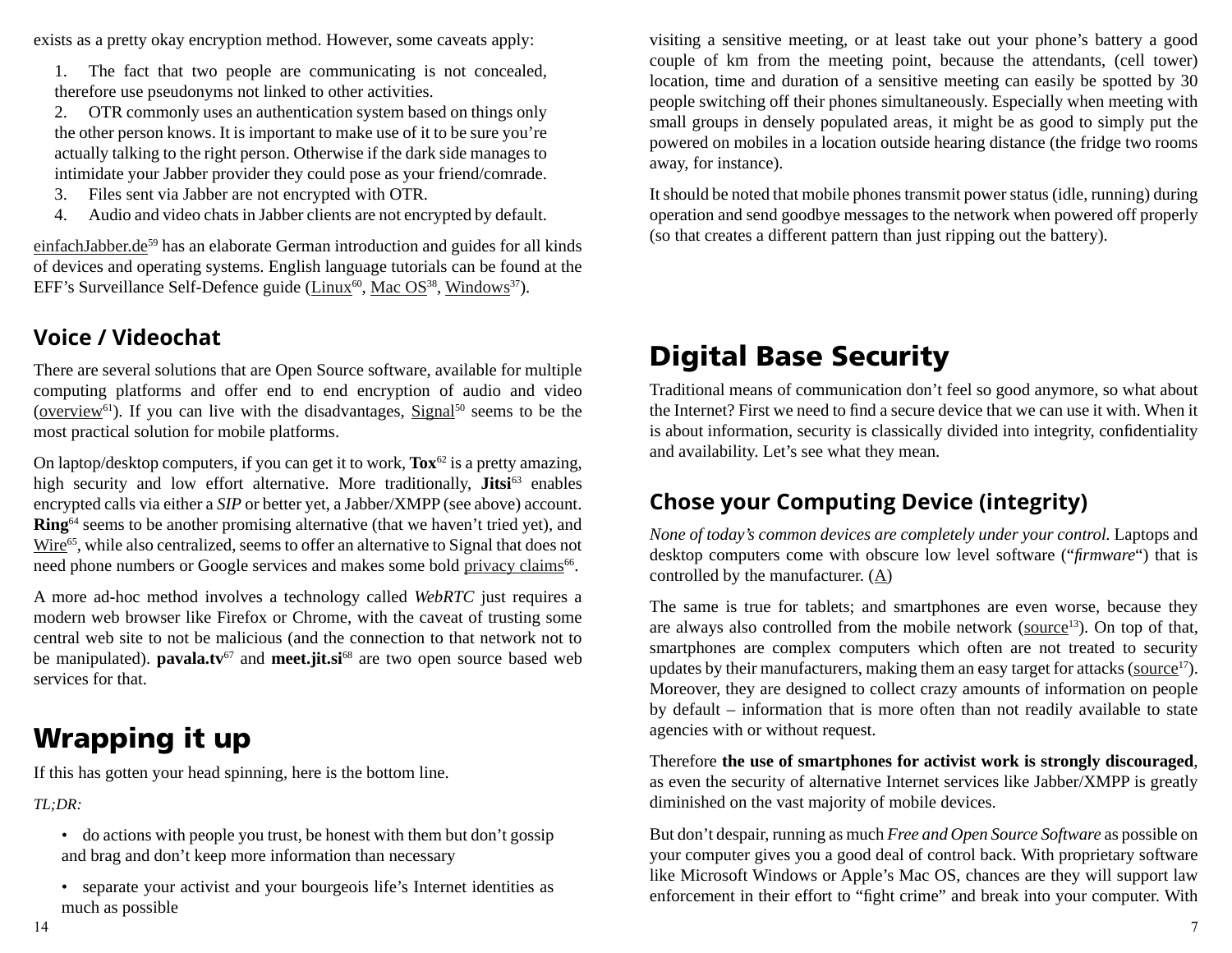*Linux* or any other open alternative, the program code is exposed to a whole community, making it much harder to mess with.

There are many different bundles of the Linux core with various open source software called *distributions*, of which we recommend two specifically:

• *Linux Mint<sup>18</sup>* offers one of the most painless ways to get an open system with many probably familiar software like Firefox, VLC player, LibreOffice etc. They offer different *Editions* of which *XFCE* is a simple, fast desktop that still runs well on old computers and *Cinnamon* is a bit more fancy.

• *Ubuntu Linux19* is the base for Linux Mint and a company effort to build a user friendly version of Linux. It is itself based on one of the oldest community distributions, *Debian20*. While the company behind it decides its direction, it still has a very strong community around it.

• *Installation:* Make sure to save all your important data on some *external* medium (hard drive or stick) and get support from a computer geek if you can. It is usually possible to install Linux next to Windows, but **expect the installation to overwrite everything**. To get you started here is a guide to install Ubuntu from a USB drive $21$  that should also work with Linux Mint if you just download their files, and here is a video how to to install Linux Mint<sup>22</sup> But first read the next paragraph...

# **Storage Encryption (confidentiality)**

Encrypt your computer! All further advices for software and communication means are not safe if your computer is not safe.

**The encryption is intended against offl ine attacks only, if the police captures your computer unlocked, they will just copy your data.** A screen lock or suspend mode with a decent password is better than nothing, but the device should be powered down whenever possible.

#### **So if the police knocks your door, fi rst run to your computer and press the power button until it switches off.**

There are three major ways to encrypt your data:

#### **Encrypt your Home Folder**

*Use this if unsure*: only your personal data gets encrypted (including Firefox Bookmarks etc.), but the rest is not.

In order to figure out who of your contacts uses the same application, the apps generally require uploading information on *all* of them to their servers (source<sup>47</sup>), but they do so in various degrees from grabbing the whole address book to just uploading an obscured form of the phone numbers. **The privacy implications of this for activist are huge, because one person uploading an anonymous number with the person's real name will ruin their effort.**

**WHATSAPP** is by far the most successful mobile messenger to date, and recently they too claim to support "end to end" encryption (everything is encrypted between you and the people you talk to). However, because the source code to their programs is not open, there is no way to check if there is a secret master key for law enforcement. Even if there is not, they can still disclose who you are communicating with and when.

Basically the same holds for **THREEMA**, as their software is not Open Source either.

**TELEGRAM** has convinced many boasting with their altruism. They *do* provide the source code of their client, but their encryption is outdated techniques from the 70ies (source<sup>48</sup>), needs to be enabled manually and does not work for group chats. On the other hand, they *do* go all inclusive when they just grab your address book, unlike others not just number but with names (source<sup>49</sup>).

Now, **SIGNAL**50. They are *a lot* more privacy minded than the rest of the phone number based messenger crowd. Whilst they still technically get to see all the patterns of communication (but not the content) (source $51$ ), at least their founder comes from a more trustworthy background (source $52$ ; and he has some pretty funny stories<sup>53</sup>, too). Still, the system is centralized and while the clients are Open Source, they maintain tight control over their network. Signal is only available on Android with Google Services / Google Play and iOS and Signal's inventor actively asks alternative software to leave the network (source $54$ ). People find elaborate ways to get around the need for a phone number ( $\text{guide}^{55}$ ) and make Signal work without Google Services  $(1^{56}, 2^{57}, 3^{58})$ . Altogether this makes Signal a good choice for people who use Google-enabled Android or Apple smartphones anyway, but better tools exist for people who need more security than mobile platforms provide.

### **Jabber / XMPP**

Enter **Jabber** / XMPP. *Finally, you made it!* **This is what we currently recommend for sensitive real-time communication.**

Similarly to email, people from many different service providers (see the alternative tech collectives above) can talk to each other. Also similarly to email, per default Jabber offers only very weak encryption. For actual messages, *OTR*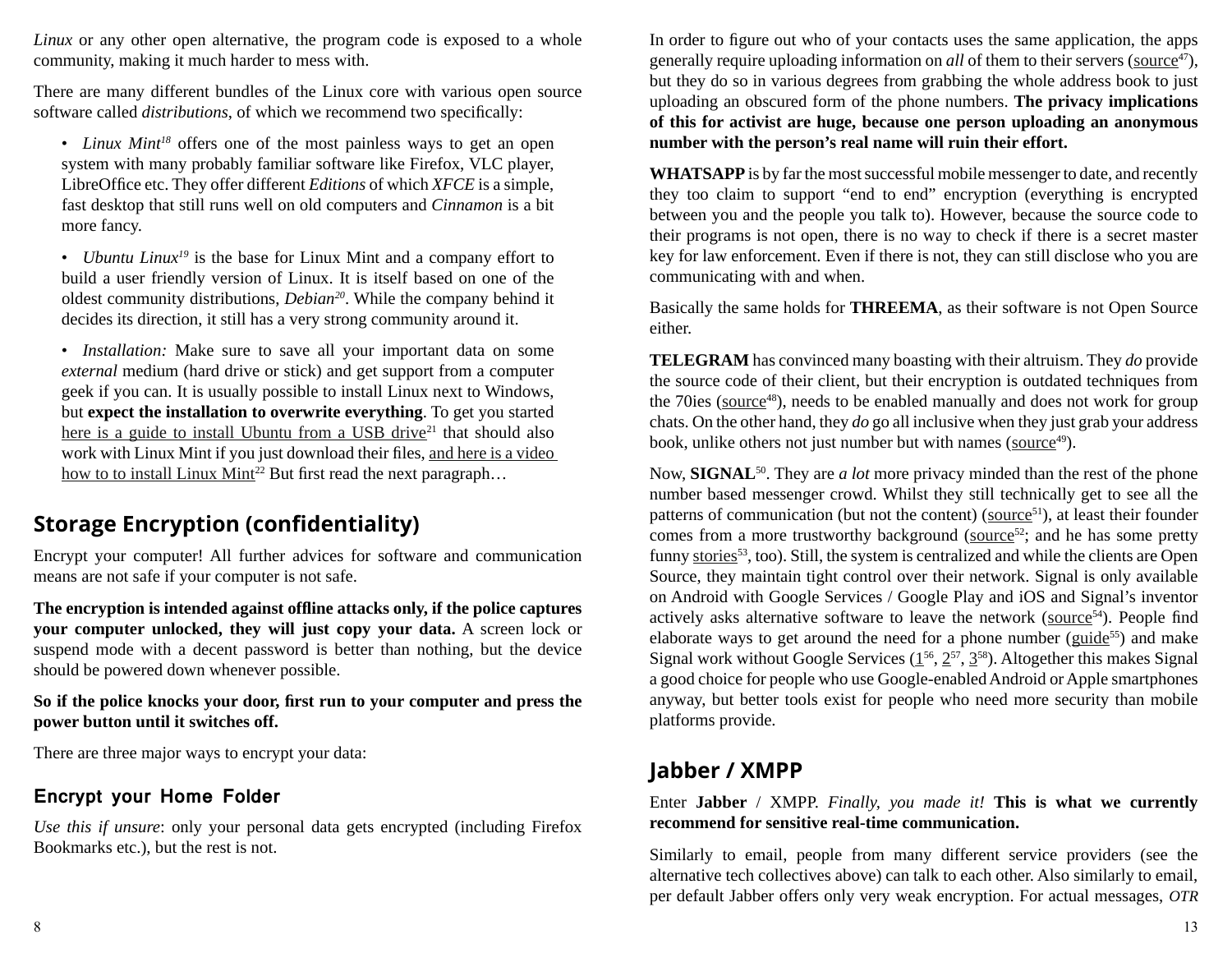# **Email**

Email is like postcards, assume it is read by transport providers and state agencies. PGP is a way to encrypt (wrap your postcard) email contents, but be aware that the email subject and the fact who is communicating when, with whom and from which computer, are not concealed.

Immerda.ch has is a nice German introduction into how PGP works here<sup>39</sup>. PGP depends on *keys* (special files that are protected with a password) that, like physical keys, should restrict access to information. Therefore PGP's security depends on a safe key exchange; so make sure you got the right key, e.g. by getting it in person from the recipient.

The Electronic Frontier Foundation's Surveillance Self-Defence guide has a pretty good howto for using PGP ( $\text{Linux}^{40}$ , Windows<sup>41</sup>, Mac OS  $X^{42}$ ).

# **Mailing Lists**

Now if PGP encrypts messages between two people, what about mailing lists? If there is just a small group, people can exchange PGP *public* keys and then everybody can encrypt their message so that every recipient can read it. Unfortunately, this gets messy quickly if new people join the list. Therefore, people came up with a solution that is not as secure, but better than nothing:

*Schleuder*<sup>43</sup> is a mailing list software that gets its own PGP pair. Everybody then encrypts email to Schleuder's mailing list key and Schleuder decrypts the message, and encrypts and sends it to each list member separately. Of course the downside is that whoever is running Schleuder could get hold of Schleuder's PGP private key and read the encrypted messages. Yet, as Schleuder is a complex beast, it is recommended to use it from a tech collective you trust, like for example Immerda.ch<sup>44</sup>.

# **Messengers / Chat**

TL;DR: don't use the rest and skip down to **Jabber** below

**SKYPE** has a reputation for being encrypted, however they have publicly stated their ability and willingness to hand out information to law enforcement, which they do in required cases. All your written text are stored on the servers of Skype and can be accessed by police (source $45$ ).

For quite awhile, mobile messenger apps based on phone numbers have been gaining popularity. If you consider using any "secure" messenger on a mobile device, be reminded<sup>46</sup> that communication through the mobile network is vulnerable to eavesdropping and manipulation.

#### *Advantages:*

• The computer pretty much works as normal and your personal files are still very safe.

#### *Disadvantages:*

- You should use a long user password, which you will need to type each time the screen is locked
- It is possible to manipulate your programs (e.g. Firefox, GPG) so they reveal your passwords etc.
- How to: during Linux installation, select "Encrypt my home folder" when creating your user

#### **Encrypt the Whole System**

This means that only a tiny part of your hard drive remains unencrypted and everything else – your programs, etc. – is.

#### *Advantages:*

- It makes it harder e.g. to put a bad version of Firefox or GPG on your computer
- You can use one long strong password just for starting the computer and a shorter for your screen lock

#### *Disadvantages:*

- You need to start the computer, put in the password and then wait for it to come up
- You need to remember two passwords, and the disk encryption password is harder to change
- How to: during Linux installation, at *Installation type* select "Encrypt the new (Linux Mint/Ubuntu) installation for security"

#### **Use an Encrypted Container**

An external drive or a very big file ("container") is encrypted and you need to unlock  $/$  put files in and out  $/$  lock the encryption separately